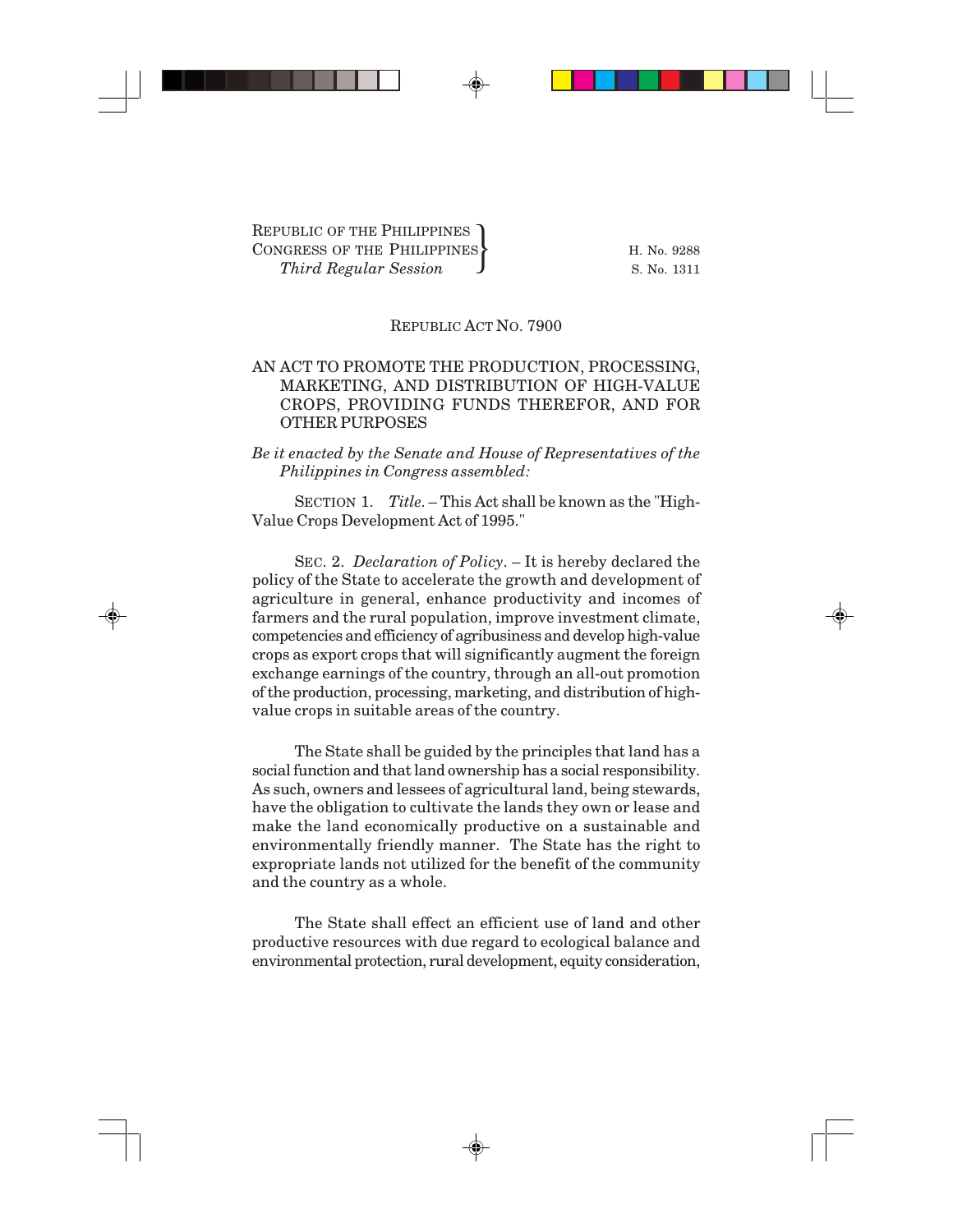mobilization of human resources, and increased agro-industrial production for the alleviation of poverty and sustainable growth objectives.

SEC. 3. *Scope of Application*. – This Act shall cover upland dwellers as well as lowland tenants, indigenous and cultural communities, Comprehensive Agrarian Reform Program (CARP) beneficiaries, upland farm owners, farmers, farmers' organizations/associations/cooperatives, community associations and farmworkers, and to the extent herein provided, the departments, offices, agencies, subdivisions, branches or instrumentalities in the areas identified by the Department of Agriculture as key commercial crop production areas.

SEC. 4. *Definition of Terms*. – For purposes of this Act, the term:

(a) "Non-traditional crops" - refer to crops other than rice, corn, coconut, and sugar.

(b) "High-value crops (HVC)" - these are crops other than traditional crops which include, but are not limited to: coffee and cacao, fruit crops (citrus, cashew, guyabano, papaya, mango, pineapple, strawberry, jackfruit, rambutan, durian, mangosteen, guava, lanzones, and watermelon), root crops (potato and ubi), vegetable crops (asparagus, broccoli, cabbage, celery, carrots, cauliflower, radish, tomato, bell pepper, and patola), legumes, pole sitao (snap beans and garden pea), spices and condiments (black pepper, garlic, ginger, and onion), and cutflower and ornamental foliage plants (chrysanthemum, gladiolus, anthuriums, orchids, and statice).

(c) "Idle and abandoned land" - refers to any agricultural land not cultivated, titled or developed to produce any crop nor devoted to any specific economic purpose continuously for a period of three (3) years immediately prior to the receipt of notice of acquisition by the government as provided under the CARP.

(d) "Alienable and disposable lands*"* - refer to those lands of the public domain which have been the subject of the present system of classification and declared as not needed for forest purposes.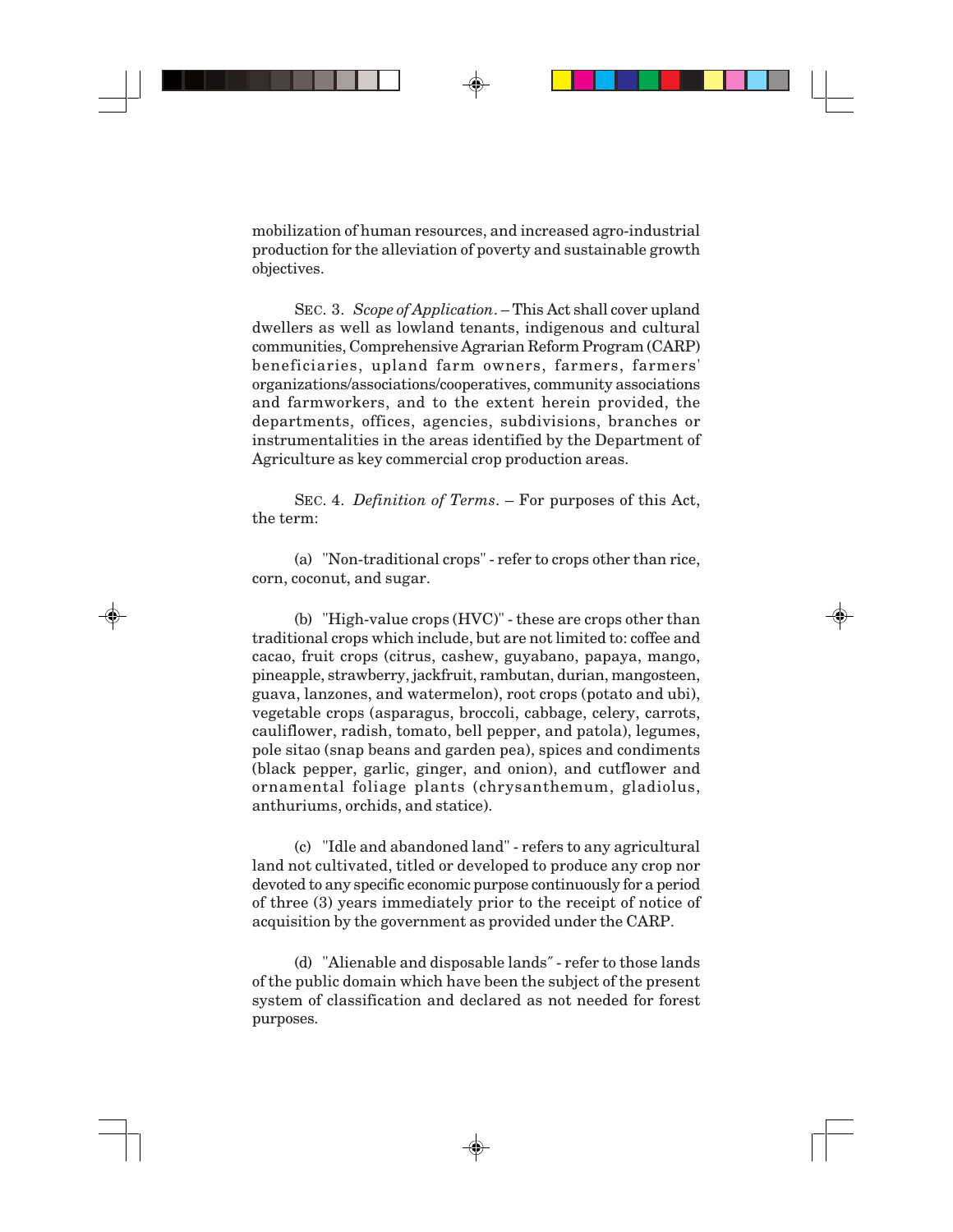(e) "Forest land" *-* refers to the lands of the public domain which have not been declared as alienable or disposable, public forests, permanent forests or forest reserves, forest reservations, timberlands, grazing lands, game refuge, and bird sanctuaries.

SEC. 5. *Site Identification*. – The Department of Agrarian Reform and the Department of Agriculture, in coordination with the Department of Environment and Natural Resources, and the municipal government concerned, shall identify the broad areas suitable for high-value crops production, within six (6) months after the effectivity of this Act: *Provided*, That such site identification shall be reviewed at appropriate intervals to ensure consistency with the agrarian reform program and the national land use policy.

SEC. 6. *Tenurial Arrangement.* – Farmer cooperatives may lease the land for a period of twenty-five (25) years, renewable for another twenty-five (25) years, and not to exceed one thousand hectares (1,000 has.) in area.

SEC. 7. *Farm Model*. – For the program, farmers may adopt the cooperative system in putting up economically-sized farms for high-value crop farming. Farmer members shall collectively manage individual farms which includes contracting process and means of production; planning and coordinating crop varieties; and raising breed, hectarage, distribution and some production measures with reference to the market it shall serve. Said farm models may be replicated by farmers' organizations all over the country.

SEC. 8. *High-Value Crops Development Fund (HVCDF).* – For the purpose of providing the funding requirements of the production, marketing, and processing of high-value crops, and the establishment of low-cost credit to qualified project proponents, there is hereby created a High-Value Crops Development Fund (HVCDF), with an initial amount of One billion pesos (P1,000,000,000). The HVCDF shall be sourced from the Comprehensive Agricultural Loan Fund (CALF) and shall be managed by the Land Bank of the Philippines (LBP) and the Development Bank of the Philippines (DBP). Other sources of funds, including but not limited to borrowings from local and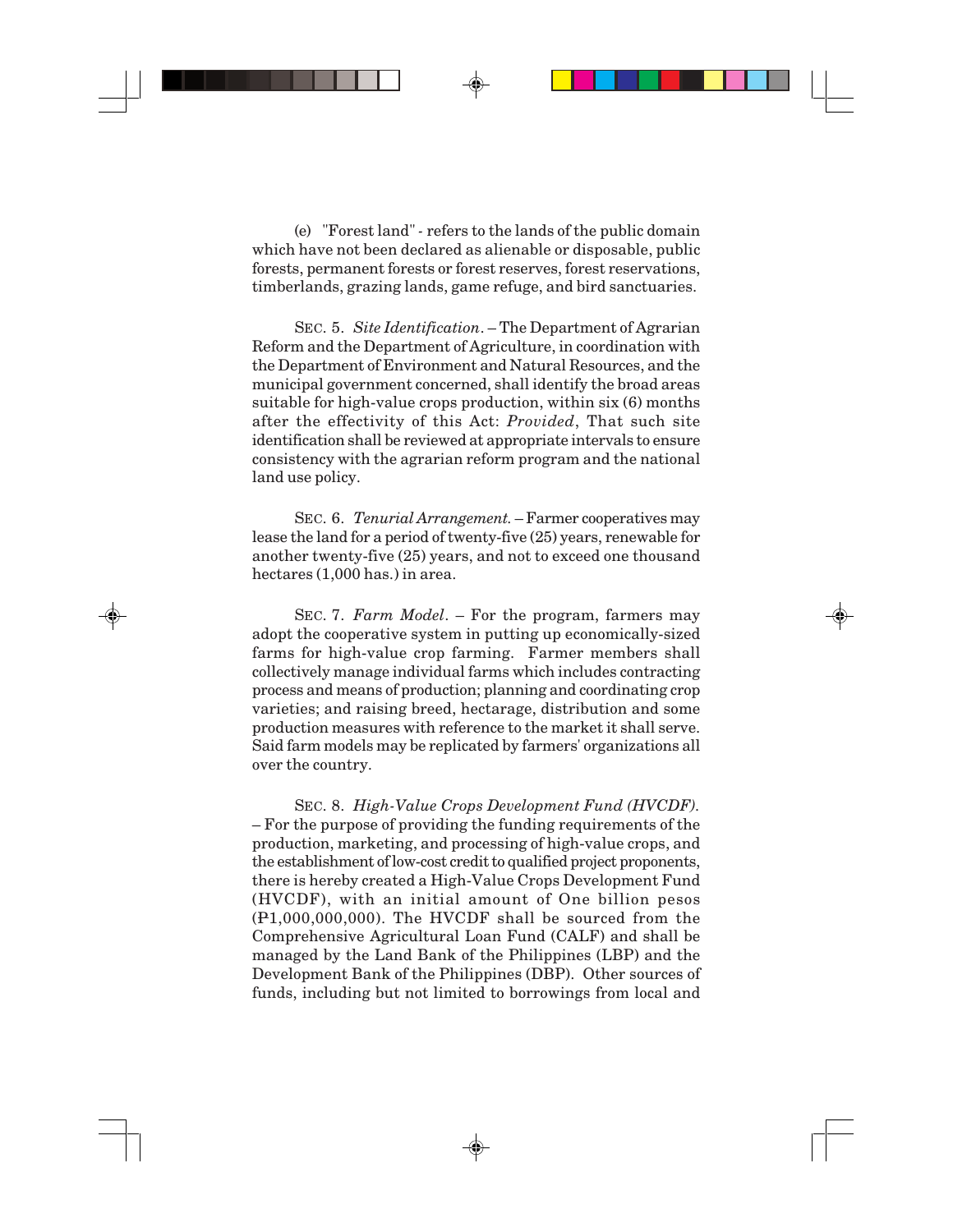international financial institutions, shall also be considered to further support the program: *Provided,* That sixty percent (60%) of the HVCDF shall be utilized for direct lending to high-value crop producers while the remaining forty percent (40%) shall be allocated by the Department of Agriculture to guarantee loans granted by private financial institutions toward high-value crop production through existing guarantee institutions. The Department of Agriculture, which is directly responsible for the management of the HVCDF, is hereby authorized to designate the Land Bank of the Philippines and the Development Bank of the Philippines to manage the direct lending operations of the sixty percent (60%) portion of the HVCDF through LBP and DBP facilities or their conduits.

All financial institutions, whether public or private, shall be tapped to support the program. Participating banks are hereby exempted from the compliance requirement of Presidential Decree No. 717: *Provided,* That they shall lend a minimum of five percent (5%) of their loanable funds without alternative compliance directly to farmers' associations or cooperatives.

Other sources of funds, including but not limited to borrowings from local and international financial institutions, shall also be considered to further support the program.

SEC. 9. *Incentives*. – The proponents of the program shall be entitled to the following incentives:

(a) Crop insurance - the insurance program of the Philippine Crop Insurance Corporation (PCIC) shall be expanded to cover high-value crops. The premium rates shall be set not on the basis of the performance of previous programs specifically on rice and corn;

(b) Credit assistance - the HVCDF shall be loaned out to farmers' organizations/associations/cooperatives composed of, but not limited to, CARP beneficiaries, subject to the prevailing Land Bank interest rates;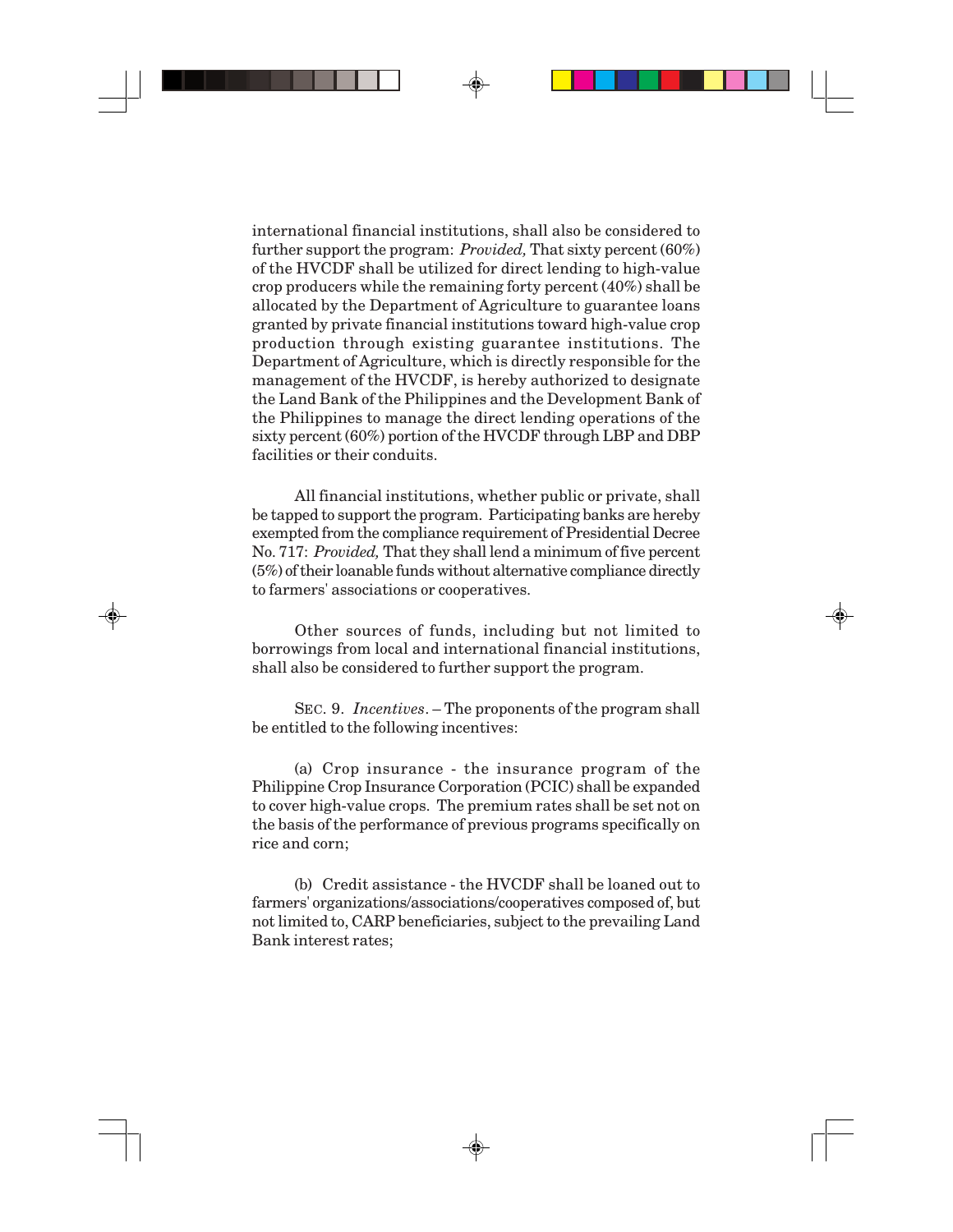(c) Credit guarantee - to enhance the bankability of projects, a credit guarantee cover shall be extended by the Quedan and Rural Credit Guarantee Corporation (QUEDANCOR) which shall thereby be provided with a commensurate guarantee fund, in the form of equity, out of the HVCDF;

(d) Grace period on lease of government lands payments project proponents shall effect payment on the lease not earlier than two (2) years after the lease agreement is signed and approved. The grace period shall be determined by the gestation periods of the crops;

(e) Tax exemption - project proponents as defined in Section 7 of this Act shall be entitled to the following tax exemptions*:*

(1) Exemptions from taxes and duties subject to the provisions of Article 62 of Republic Act No. 6938 or the Cooperative Code of the Philippines;

(2) Exemption from the value-added tax in accordance with Section 103 of the National Internal Revenue Code, as amended; and

(3) Exemption from taxes, fees and charges under Title One of Book Two of the Local Government Code of 1991 in accordance with Section 133(n) of the said Code.

(f) Market linkage - the Department of Agriculture, in coordination with the Department of Trade and Industry, shall link-up agribusiness cooperatives directly with consumers cooperatives, agro-processing companies, or exporters to provide marketing outlets and assure relatively higher and stable prices. Agro-processing firms buying directly from project proponents shall be granted tax rebates.

To ensure health and proper trading, the agribusiness development group of the Department of Agriculture shall establish and enforce standards in grading, sampling and inspection, tests and analysis, specifications, nomenclature, units of measurement, code of practice and packaging, preservation, conservation and transportation of high-value crops.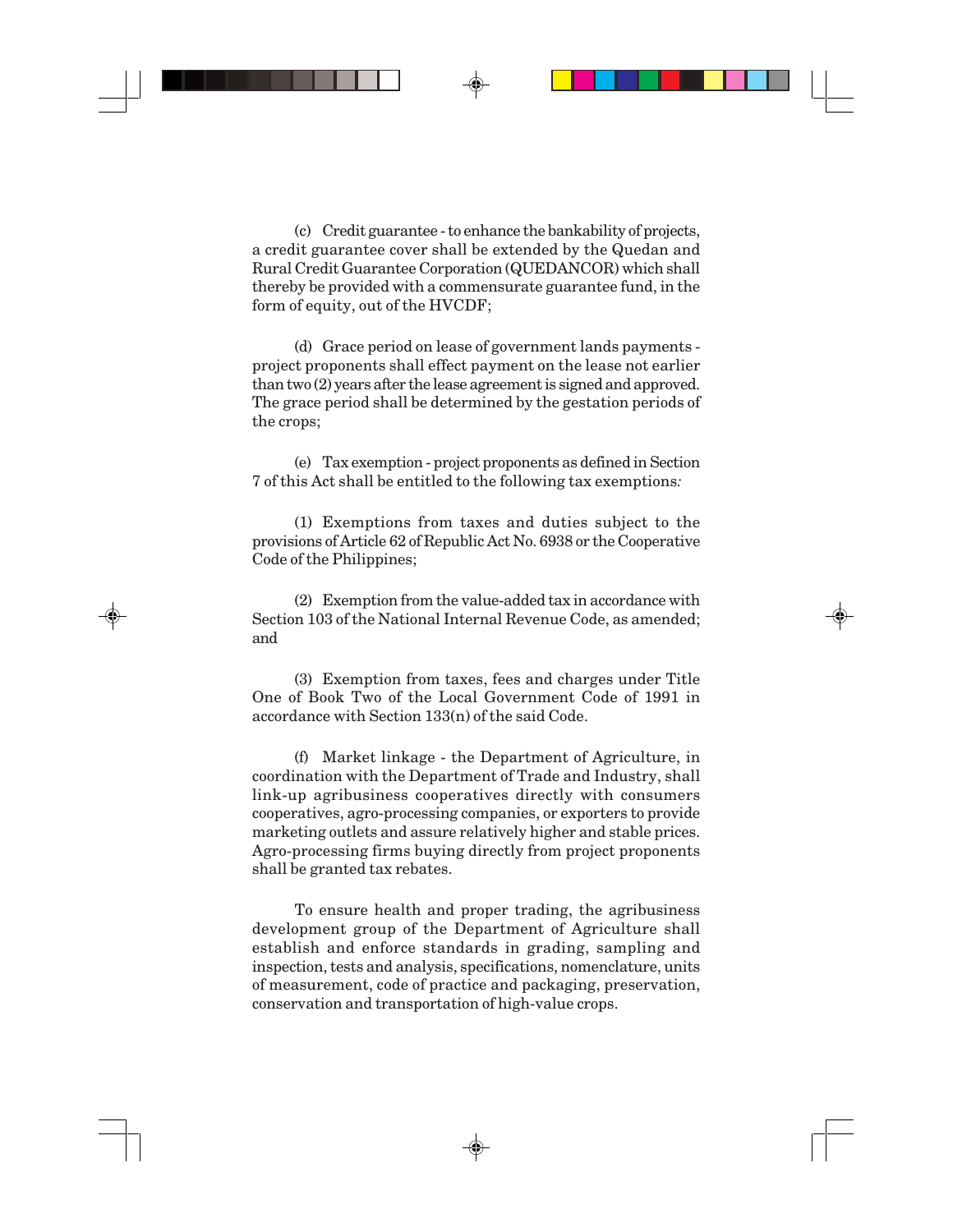(g) Technical and infrastructure support - technical support on research and extension, infrastructure development, financial and market information shall be provided by the Department of Agriculture, Department of Trade and Industry, Department of Science and Technology, Cooperative Development Authority, state universities and colleges and other relevant government agencies;

(h) Post-harvest facilities - access to post-harvest facilities, storage and distribution/transport facilities of existing government agencies shall be facilitated. Assistance shall be given to qualified and viable farmers/growers cooperatives in the availment of soft loans or grants for the construction of post-harvest, processing and storage facilities. Guidelines for the eventual transfer of ownership of these facilities to the proponent shall be formulated by the Department of Agriculture;

(i) Good seeds and planting materials - the Department of Agriculture, in coordination with the state universities and colleges, the Department of Trade and Industry, and farmers organizations shall make good seeds and planting materials readily available to farmers/farmers' cooperatives to ensure high yield and good quality produce.

However, the project proponents may be allowed to import, free of duties, high quality seeds/planting materials subject to quarantine laws and Section 15 of Republic Act No. 7083 or the Seed Industry Development Act of 1992; and

(j) Fiscal incentives - the same fiscal incentives granted by the Board of Investments shall be automatically granted to project proponents.

SEC. 10. *Inter-agency Committee*. – A committee, composed of representatives from the Department of Agriculture, the Department of Agrarian Reform, the Bangko Sentral ng Pilipinas, the Land Bank of the Philippines, the Development Bank of the Philippines, the Cooperative Development Authority, the Department of Science and Technology, the Department of Trade and Industry, the Department of Environment and Natural Resources, and the Department of the Interior and Local Government and one (1) each from the small farmers and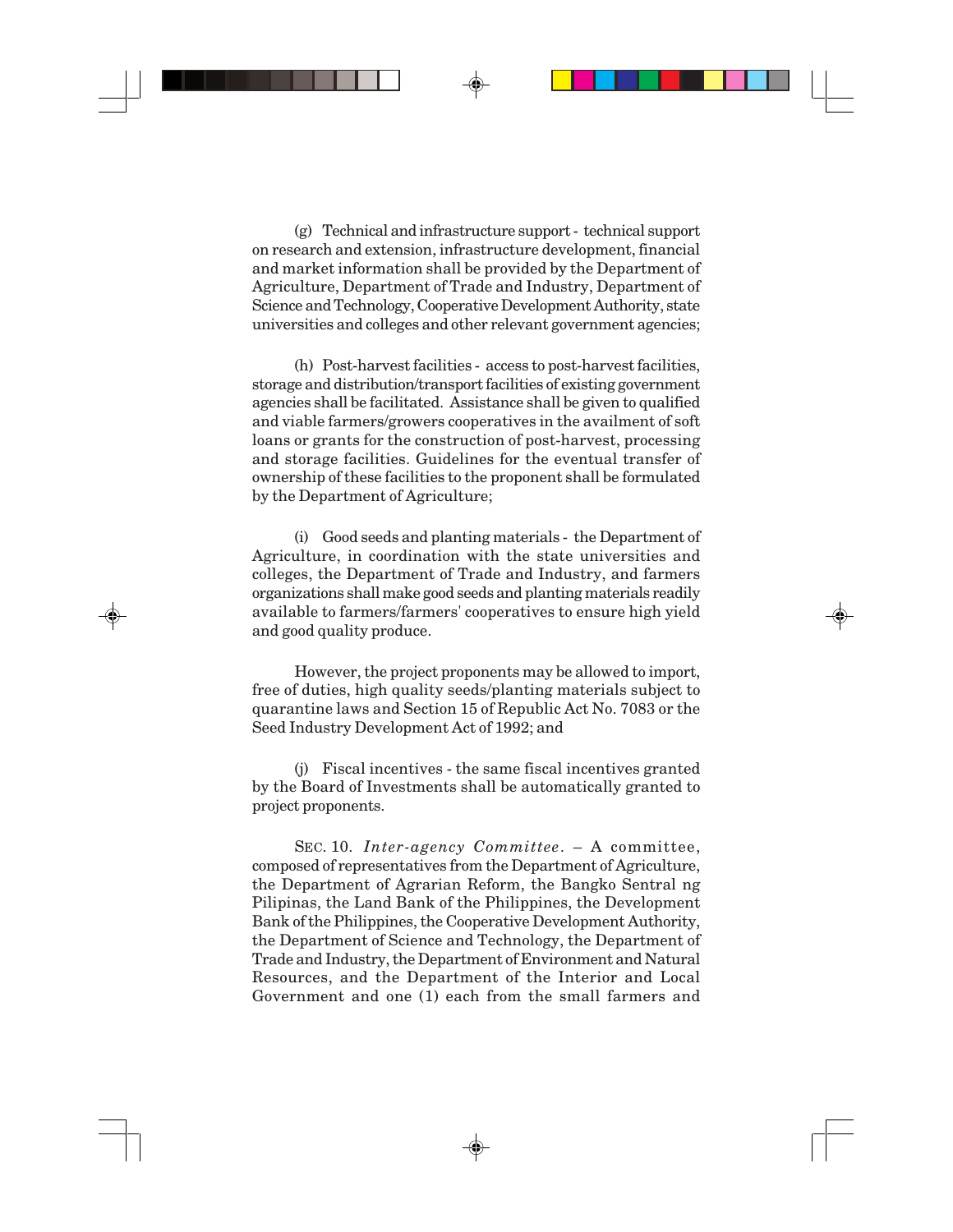commercial producers sectors to be designated by the Secretary of Agriculture, shall formulate and prescribe, after public hearing and publication as required by law, the implementing rules and regulations in order to carry out the provisions of this Act. The representatives from the Department of Agriculture and the Department of Trade and Industry shall be the chairman and the vice-chairman, respectively, of the committee.

The Secretary of the Department of Agriculture shall report to both Houses of Congress on the status of the High-Value Crops Development Program biannually.

SEC. 11. *Agribusiness Development Group*. – The agribusiness development group of the Department of Agriculture shall be strengthened to implement, coordinate and monitor the program based on the rules and regulations set forth by the interagency committee. Aside from its usual functions, it shall be tasked to perform the following functions:

(a) Assist in the formulation of general and specific policies for the development of high-value crops;

(b) Set up the appropriate system to monitor the utilization of the HVCDF and shall furnish the Bangko Sentral ng Pilipinas regular reports on the financial institutions' compliance to the program;

(c) Extend assistance in marketing and distribution of high-value crops through monitoring and dissemination of market information, including identification of the local supply-demand situation, domestic market matching and overseas market intelligence and promotion activities on high-value crops;

(d) Enjoin the Department of Transportation and Communications to effect a more efficient, regular, adequate, suitable, and economical means of transporting and/or shipping of high-value crops, for purposes of reducing marketing costs and ensuring stable consumer supply;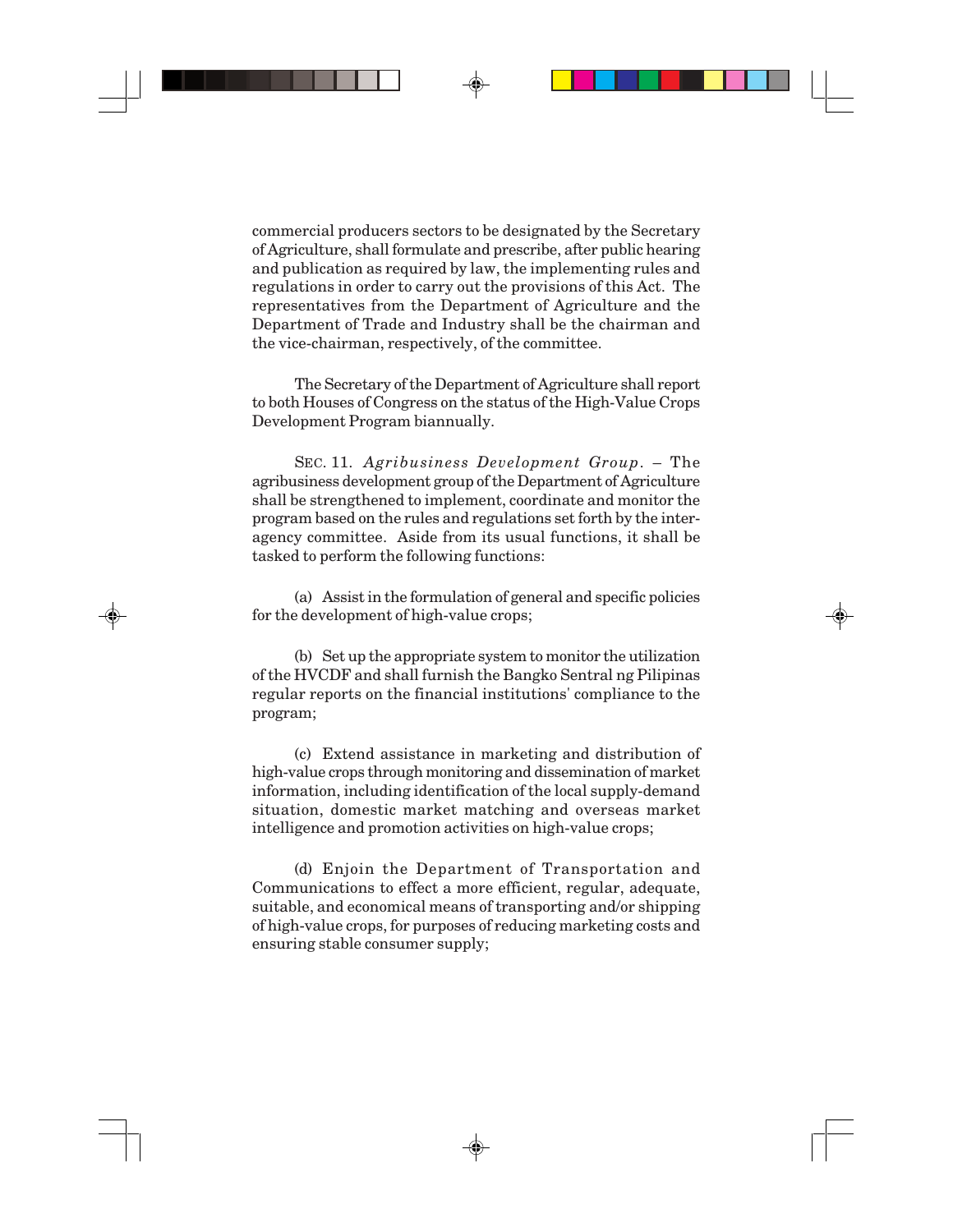(e) Encourage the establishment of wholesale markets in identified major centers of the country: *Provided,* That agricultural produce collection centers may also be established in areas where feasible, which may also serve as buying stations of farm products, packaging houses, pick-up points and meeting places of farmers'/growers' cooperatives;

(f) Establish linkages with various government and private research institutions for the conduct of studies and researches designed to promote the production, marketing, and processing of high-value crops;

(g) Conduct farmers' training programs primarily aimed at increasing their knowledge on production technologies and on market potentials and prospects for various types of high-value crops, through the DA-Agricultural Training Institute (ATI), the DTI or the LGU's technicians or by contracting agriculturists and marketing specialists from private or academic institutions;

(h) Establish experimental stations and seed farms for the development of varieties suitable to the agro-climatic conditions of the area and markets that will provide greatest value added to high-value crops; and

(i) Devise and maintain a system for regularly obtaining information on current and future production, their prices and movement in trade, to determine and effect a balanced distribution of high-value crops by means of inter-trading or intra-trading among the established wholesale markets.

Such amount as may be needed for the initial operating expenses of the group shall be charged to any available funds in the appropriation for current operating expenditures of the Department of Agriculture. Thereafter, the amount necessary for its operations shall be included in the annual General Appropriations Act.

SEC. 12. *Repealing Clause*. – All laws or parts thereof, decrees, orders, rules and regulations inconsistent with the provisions of this Act are hereby repealed or modified accordingly: